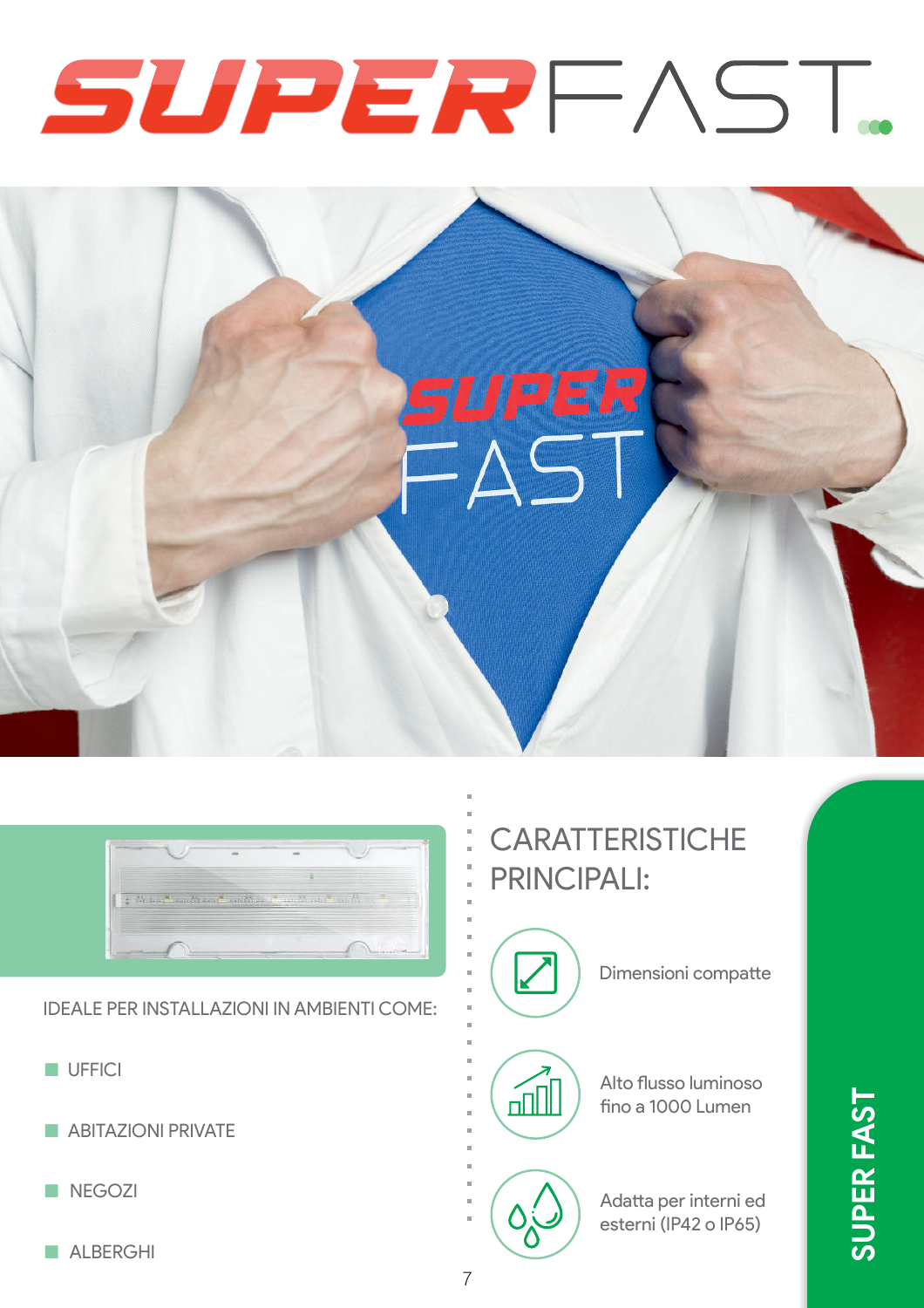## SUPER FAST LAMPADA DI EMERGENZA A LED

## Fabbricazione elettronica italiana al 100%

100% Italian electronics manufacturing

Alimentazione 230Vca-50Hz 230Vca-50Hz input Power

Grado di protezione IP42 o IP65 IP42 or IP65 p rotection degree

#### Grado di resistenza agli urti IK07

IK07 shock resistance degree

#### Materiale corpo in policarbonato autoestinguente V2

Self-extinguishing (V2) polycarbonate body material

#### Materiale diffusore in policarbonato autoestinguente V2 Self-extinguishing (V2) polycarbonate reflector material

#### Fissaggio diffusore a scatto (IP42)

Snap reflector fixing (IP42)

#### Fissaggio diffusore tramite viti e boccole in ottone MA3 (IP65) Reflector fixing through MA3 brass screws and bushings (IP65)

#### Temperatura operativa 0°C / +40°C 0°C / +40°C working temperature

### Glow wire test 850°C (2.0mm)

850°C (2.0mm) glow wire test

#### Tipo di funzionamento S.E. o S.E./S.A.

NOT PERMANENT or PERMANENT functioning

#### Autonomia da 60 a 120 minuti

From 60 to 120 minutes autonomy

#### Tempo di ricarica 12 ore 12 hours recharging time

Montaggio a parete o ad incasso tramite WALLBOX FST-V2 (cod.19716) Wall mounting or recessed wall mounting by WALLBOX FST-V2(cod.19716)

#### Batteria Ni-MH ricaricabile, garantita 4 anni

Rechargeable Ni-MH battery, 4 years warranty

#### Ricarica della batteria a corrente costante

Battery recharging at constant rated current

#### Protezione della batteria a scarica completa Battery protection at full discharging

#### LED verde spia presenza rete Green LED power ON

#### Fonte luminosa LED Alta efficienza

High efficiency LED Light source

#### Gamma flusso luminoso nominale da 600 a 1000 Lumen Luminous flux range from 600 to 1000 Lumen

#### Resa cromatica (CRI) 80

80 colour rendering index

#### Temperatura colore 5000K

5000K colour temperature

#### Zero rischio fotobiologico secondo EN62471 Photobiological no-risk according to EN62471

#### Garanzia sulla fonte luminosa LED di 10 anni

10 years warranty on LED light source







#### Diagramma polare